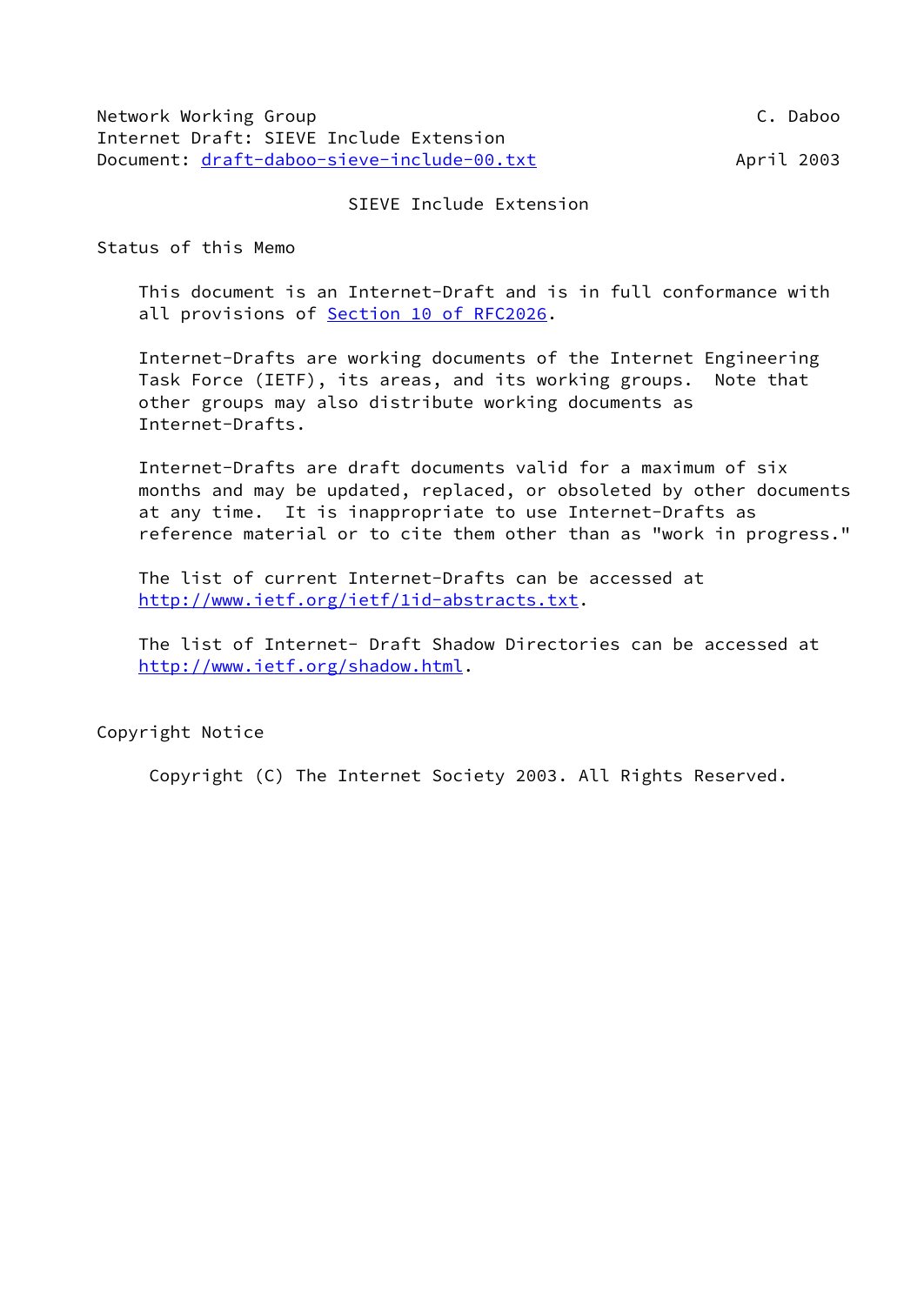## Daboo Expires October 2003 [Page 1]

# <span id="page-1-1"></span>Internet Draft SIEVE Include Extension April 2003

### Table of Contents

| 2 Conventions Used in This Document 2 |
|---------------------------------------|
|                                       |
|                                       |
| Introduction and Overview 2           |
| 6 SIEVE Include Extension 3           |
| 6.1 General Considerations 3          |
| 6.2 Control Structure Include 3       |
| 6.3 Control Structure Return 6        |
|                                       |
|                                       |
|                                       |
|                                       |
|                                       |
|                                       |
|                                       |
|                                       |

### <span id="page-1-0"></span>[1](#page-1-0) Abstract

The SIEVE [[SIEVE\]](#page-7-5) "include" extension permits users to include one SIEVE script inside another. This can make managing large scripts or multiple sets of scripts much easier, as well as supporting common 'libraries' of scripts. Users are able to include their own personal scripts or site-wide scripts provided by the local SIEVE implementation.

<span id="page-1-2"></span>[2](#page-1-2) Conventions Used in This Document

Conventions for notations are as in  $[SIEVE]$  section 1.1, including use of [\[KEYWORDS](#page-7-6)].

<span id="page-1-3"></span>[3](#page-1-3) Change History

Initial Document

<span id="page-1-4"></span>[4](#page-1-4) Open Issues: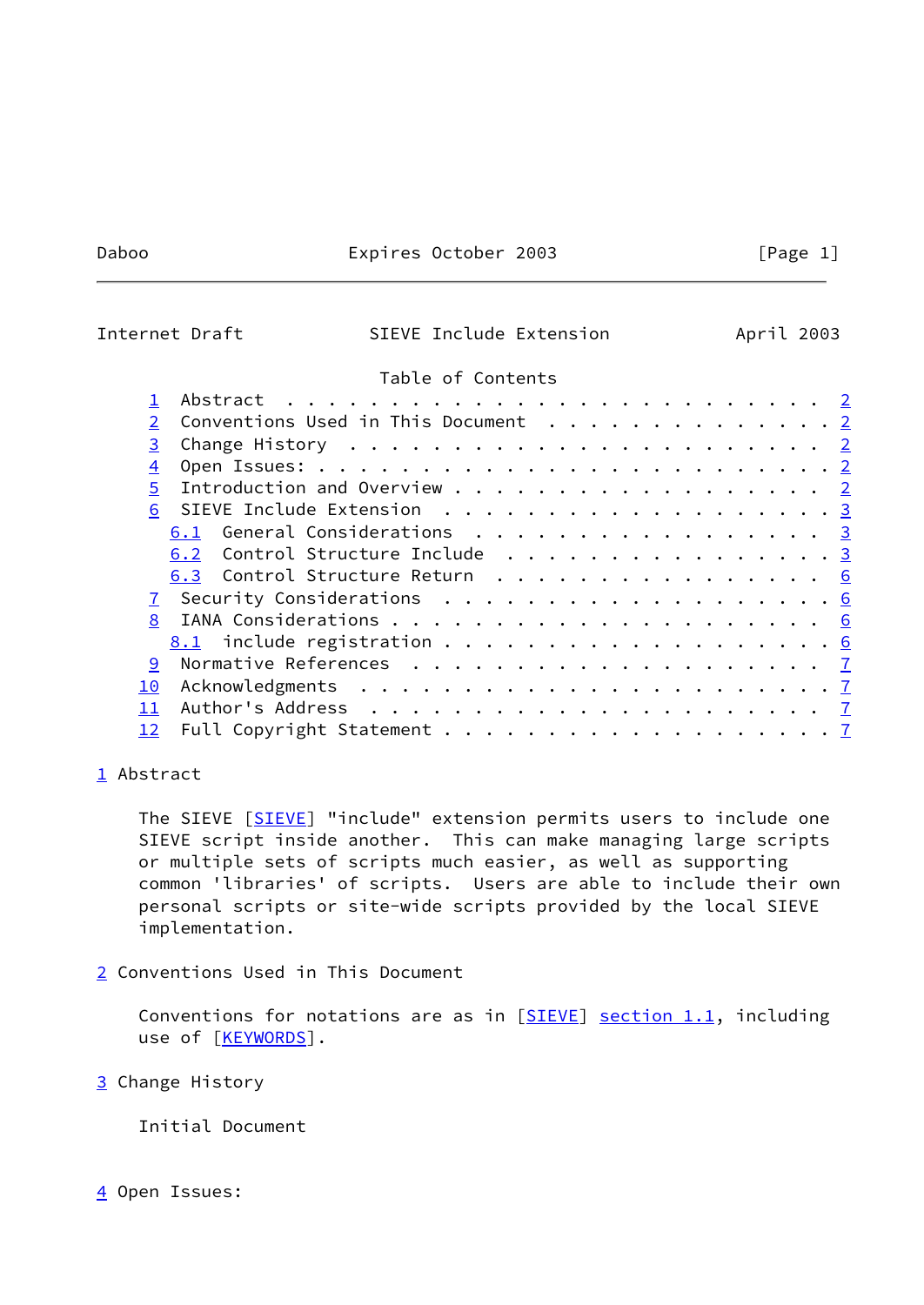- 1 Should we allow URIs to point to scripts to include?
- 2 Should we allow string lists as argument to include?
- 3 How should non-exist include scripts be handled?
- 4 Interaction with variables?
- <span id="page-2-0"></span>[5](#page-2-0) Introduction and Overview

 Its convenient to be able to break SIEVE scripts down into smaller components which can be reused in a variety of different circumstances. For example, users may want to have a default script and a special 'vacation' script, the later being activated when the user goes on vacation. In that case the default actions should continue to be run, but a vacation command should be executed first.

| Daboo | Expires October 2003 | [Page 2] |
|-------|----------------------|----------|
|       |                      |          |

<span id="page-2-2"></span>Internet Draft SIEVE Include Extension April 2003

 One option is to edit the default script to add or remove the vacation command as needed. Another is to have a vacation script that simply has a vacation command and then includes the default script.

- <span id="page-2-1"></span>[6](#page-2-1) SIEVE Include Extension
- <span id="page-2-3"></span>[6.1](#page-2-3) General Considerations

 SIEVE implementations that implement the "include" and "return" control structures described below have an identifier of "include" for use with the capability mechanism. If either of the "include" or "return" control structures are used in a script, the "include" capability MUST be listed in the "require" statement in that script.

 SIEVE implementations must track the use of actions in included scripts so that implicit "keep" behaviour can be properly determined based on whether any actions have executed in any script.

 SIEVE implementations are allowed to limit the total number of nested included scripts, but MUST provide for a total of at least three levels of nested scripts including the top-level script. An error MUST be generated either when the script is uploaded to the SIEVE repository, or when the script is executed, if any nesting limit is exceeded. If such an error is detected whilst processing a SIEVE script, an implicit "keep" action MUST be executed to prevent loss of any messages.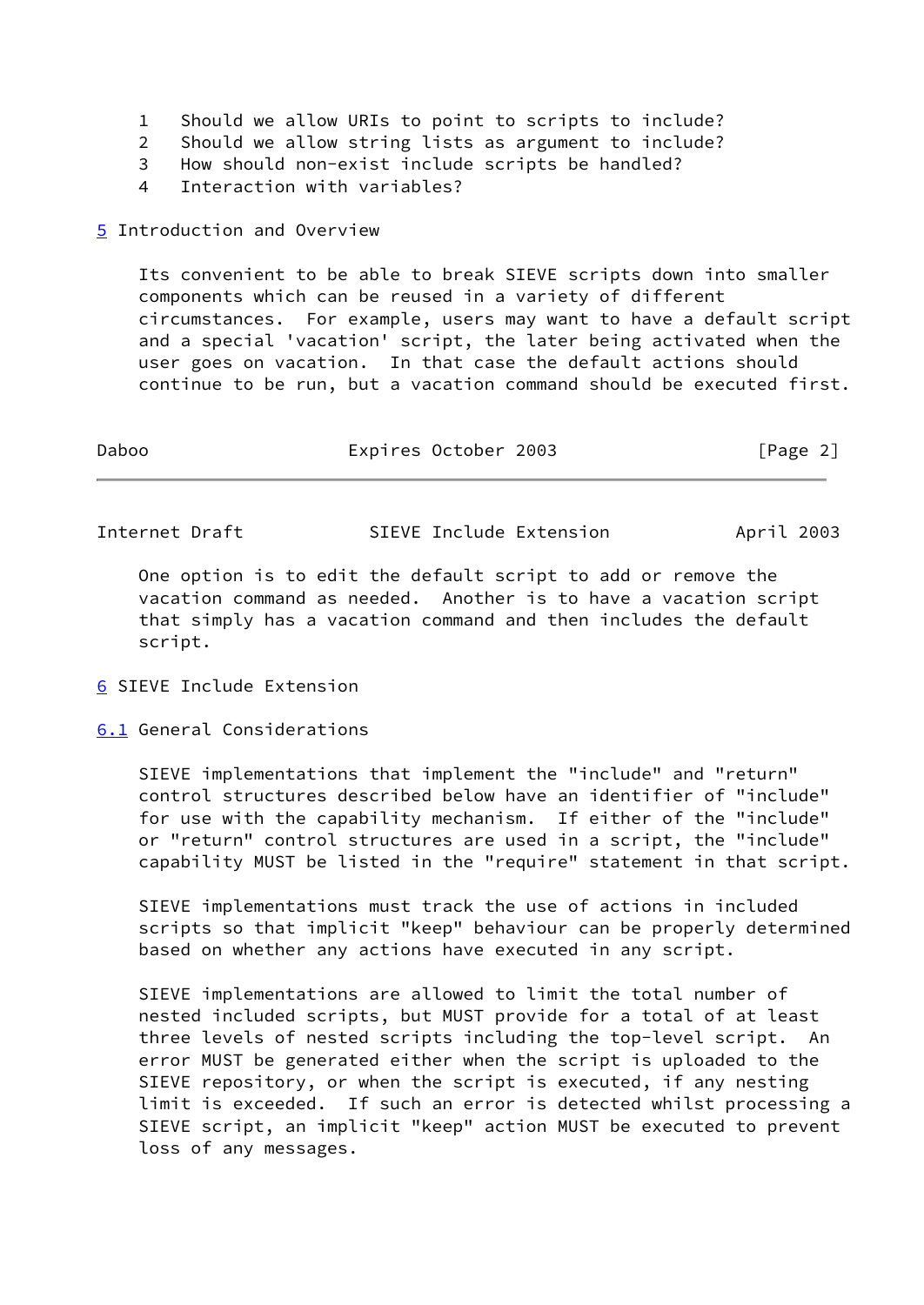<span id="page-3-0"></span>[6.2](#page-3-0) Control Structure Include

Syntax: include <value: string>

 The "include" control structure includes a single string argument representing the name of the script to include in the main script at that point.

The script name contains one of two prefixes:

 "/personal/" Indicates that the named script is stored in the user's own personal (private) SIEVE repository.

 "/global/" Indicates that the named script is stored in a site-wide SIEVE repository, accessible to all users of the SIEVE system.

 The second component of the name represents an implementation dependent script name.

Daboo Expires October 2003 [Page 3]

Internet Draft SIEVE Include Extension April 2003

 The included script MUST be a valid SIEVE script, including having necessary "require" statements for all optional capabilities used by the script. The scope of a "require" statement in an included script is for that script only, not the including script. e.g. if script "A" includes script "B", and script "B" uses the "fileinto" extension, script "B" must have a "require" statement for "fileinto", irrespective of whether script "A" has one. In addition, if script "A" does not have a "require" statement for "fileinto", "fileinto" cannot be used anywhere in script "A", even after inclusion of script "B".

 A "stop" control statement in an included script MUST stop all script processing, including the processing of the scripts that include the current one. The "return" control statement (described below) stops processing of the current script only, and allows the scripts that include it to continue.

Examples:

In the example below, script content is indicated by a '|' as the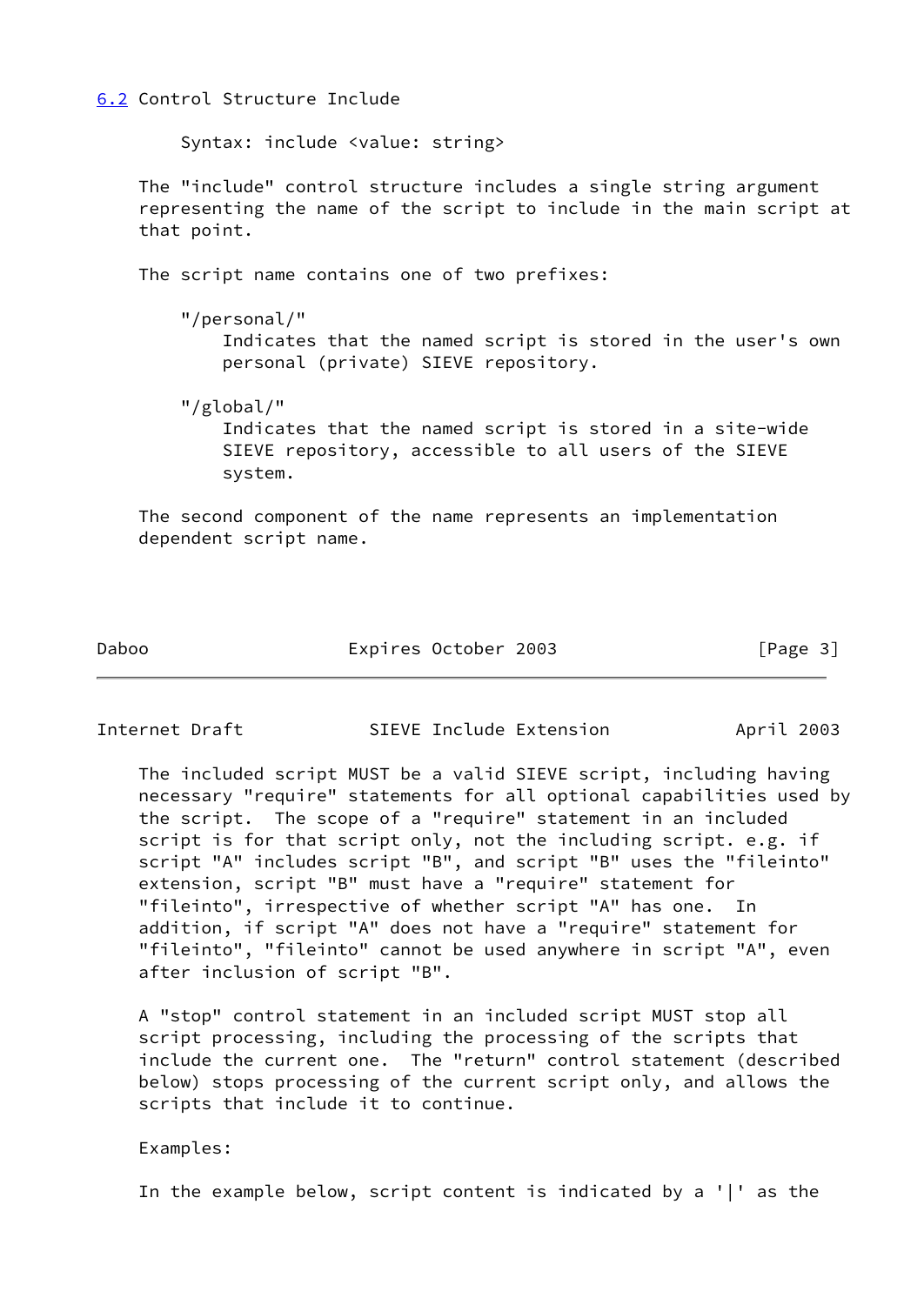first non-space character on a line for clarity. The '|' characters are not part of the script itself.

The user has four scripts stored in their personal repository:

"default"

This is the default active script that includes several others.

```
 | require ["include"];
|
                 include "/personal/always_allow";
                 include "/global/spam_tests";
                 include "/personal/my_spam_tests";
                 include "/personal/mailing_lists";
```
"always\_allow"

|

 This script special cases some correspondent email addresses and makes sure any message containing those addresses are always kept.

| if header : is "From" "boss@example.com"  |
|-------------------------------------------|
|                                           |
| keep;                                     |
|                                           |
| elsif header :is "From" "ceo@example.com" |
|                                           |
| keep;                                     |
|                                           |

| Daboo | Expires October 2003 | [Page 4] |
|-------|----------------------|----------|
|-------|----------------------|----------|

Internet Draft SIEVE Include Extension April 2003 "my\_spam\_tests" This script does some user-specific spam tests to catch spam messages not caught by the site-wide spam tests. | require ["reject"];

```
 | if header :contains "Subject" "XXXX"
| {
                | reject;
| }
```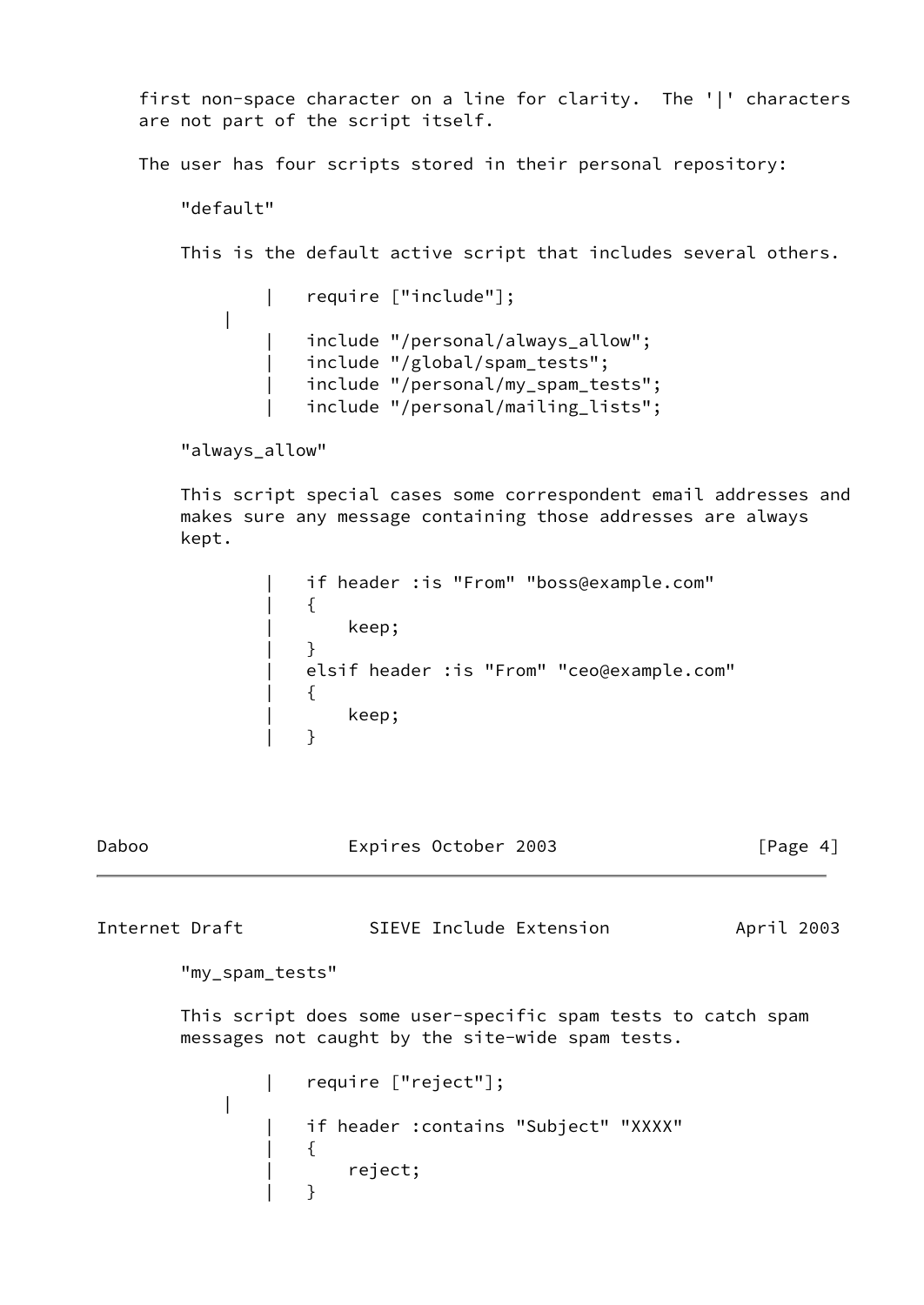elsif header : is "From" "money@example.com" | { | reject; | }

"mailing\_lists"

 This script looks for messages from different mailing lists and files each into a mailbox specific to the mailing list.

 | require ["fileinto"]; | | if header :is "Sender" "owner-ietf-mta-filters@imc.org" | { | fileinto "lists.sieve"; | } | elsif header :is "Sender" "owner-ietf-imapext@imc.org" | { | fileinto "lists.imapext"; | }

There is one script stored in the global repository:

"spam\_tests"

|

 This script does some site-wide spam tests which any user at the site can include in their own scripts at a suitable point. The script content is kept up to date by the site administrator.

 | require ["reject"]; if anyof (header :contains "Subject" "\$\$", | header :contains "Subject" "Make money") | { | reject; | }

 The "include" control structure may appear anywhere in the script where a control structure is legal.

<span id="page-5-0"></span>

| Daboo          | Expires October 2003    | [Page 5]   |
|----------------|-------------------------|------------|
| Internet Draft | SIEVE Include Extension | April 2003 |
| Example:       |                         |            |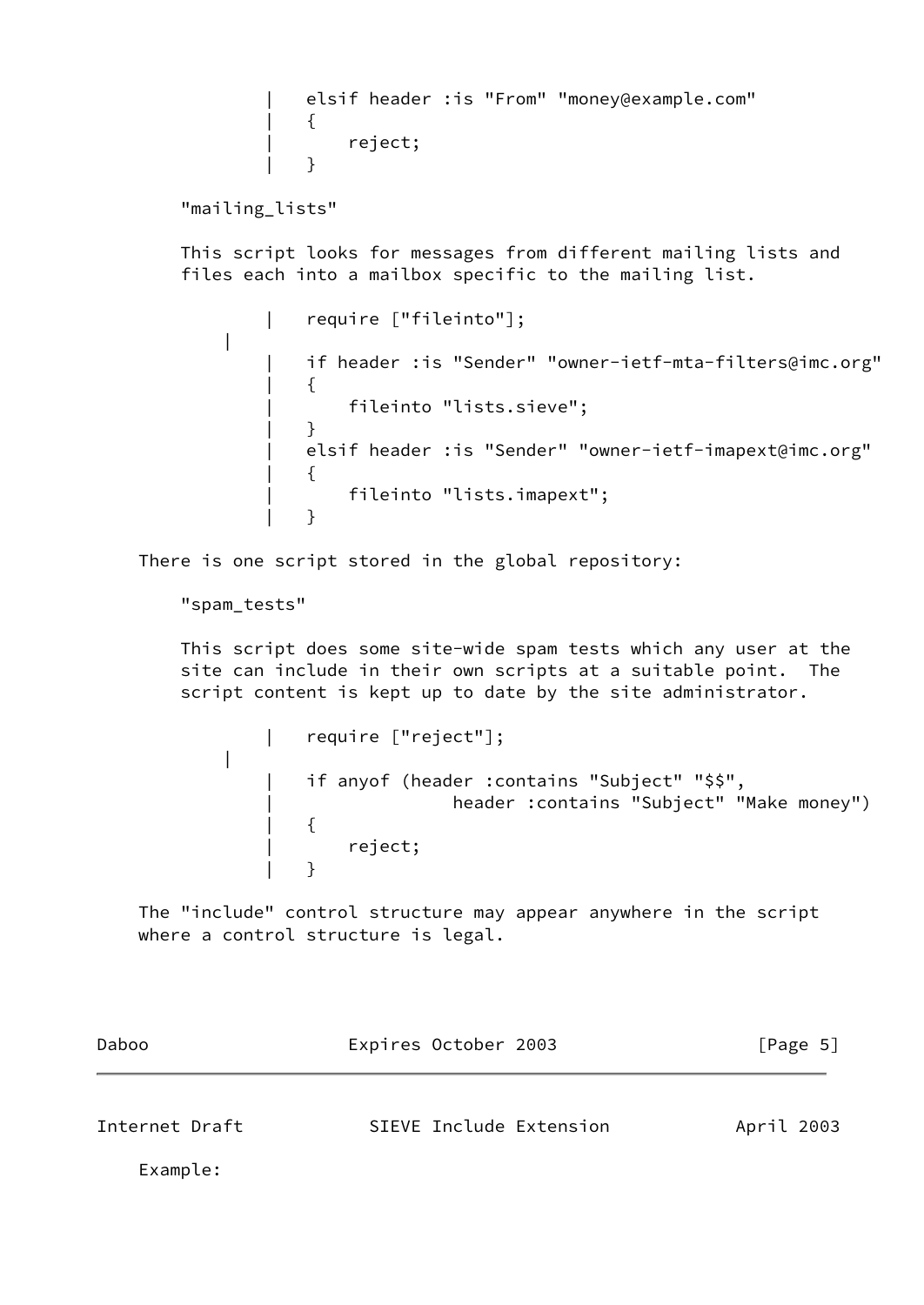```
 | require ["include"];
|
            if anyof (header :contains "Subject" "$$",
                         header : contains "Subject" "Make money")
| {
                 include "my_reject script";
| }
```
<span id="page-6-0"></span>[6.3](#page-6-0) Control Structure Return

Syntax: return

 The "return" control structure stops processing of the currently included script only and returns processing control to the script which includes it. If used in the main script (i.e. not in an included script), it has the same effect as the "stop" control structure, including the appropriate "keep" action if no other actions have been executed up to that point.

<span id="page-6-1"></span>[7](#page-6-1) Security Considerations

 SIEVE implementations MUST ensure that recursive includes are not possible. i.e. if script "A" includes script "B", and script "B" includes script "A" an error MUST be generated either when the script is uploaded to the SIEVE repository, or when the script is executed. If such an error is detected whilst processing a SIEVE script, an implicit "keep" action MUST be executed to prevent loss of any messages.

 SIEVE implementations MUST ensure adequate security for the global script repository to prevent unauthorized changes to global scripts.

 Beyond that, the "include" extension does not raise any security considerations that are not present in the base [\[SIEVE\]](#page-7-5) protocol, and these issues are discussed in [[SIEVE\]](#page-7-5).

<span id="page-6-2"></span>[8](#page-6-2) IANA Considerations

 The following template specifies the IANA registration of the Sieve extension specified in this document:

<span id="page-6-3"></span>[8.1](#page-6-3) include registration

 To: iana@iana.org Subject: Registration of new Sieve extension

 Capability name: include Capability keyword: include Capability arguments: N/A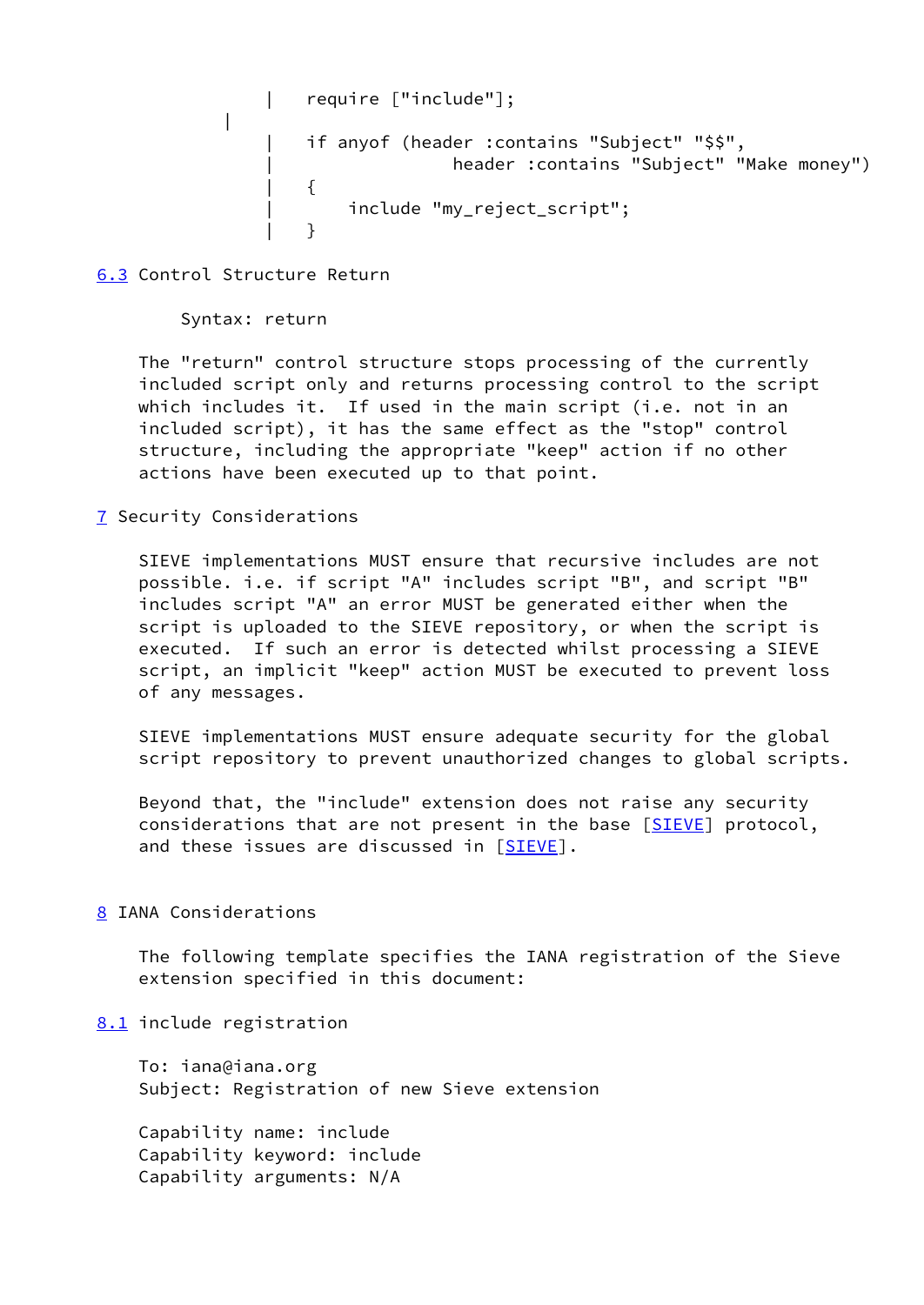<span id="page-7-1"></span>Internet Draft SIEVE Include Extension April 2003

 Standards Track/IESG-approved experimental RFC number: this RFC Person and email address to contact for further information:

 Cyrus Daboo Cyrusoft International, Inc. Suite 780, 5001 Baum Blvd. Pittsburgh, PA 15213 U.S.A.

Email: daboo@cyrusoft.com

 This information should be added to the list of sieve extensions given on<http://www.iana.org/assignments/sieve-extensions>.

<span id="page-7-0"></span>[9](#page-7-0) Normative References

<span id="page-7-6"></span> [KEYWORDS] Bradner, S., "Key words for use in RFCs to Indicate Requirement Levels", [RFC 2119](https://datatracker.ietf.org/doc/pdf/rfc2119), March 1997.

<span id="page-7-5"></span>[SIEVE] Showalter, "Sieve: A Mail Filtering Language", [RFC 3028](https://datatracker.ietf.org/doc/pdf/rfc3028), January 2001.

<span id="page-7-2"></span>[10](#page-7-2) Acknowledgments

 Thanks to Ken Murchison and Rob Siemborski for comments and suggestions.

<span id="page-7-3"></span>[11](#page-7-3) Author's Address

 Cyrus Daboo Cyrusoft International, Inc. Suite 780, 5001 Baum Blvd. Pittsburgh, PA 15213 U.S.A.

Email: daboo@cyrusoft.com

<span id="page-7-4"></span>[12](#page-7-4) Full Copyright Statement

Copyright (C) The Internet Society 2003. All Rights Reserved.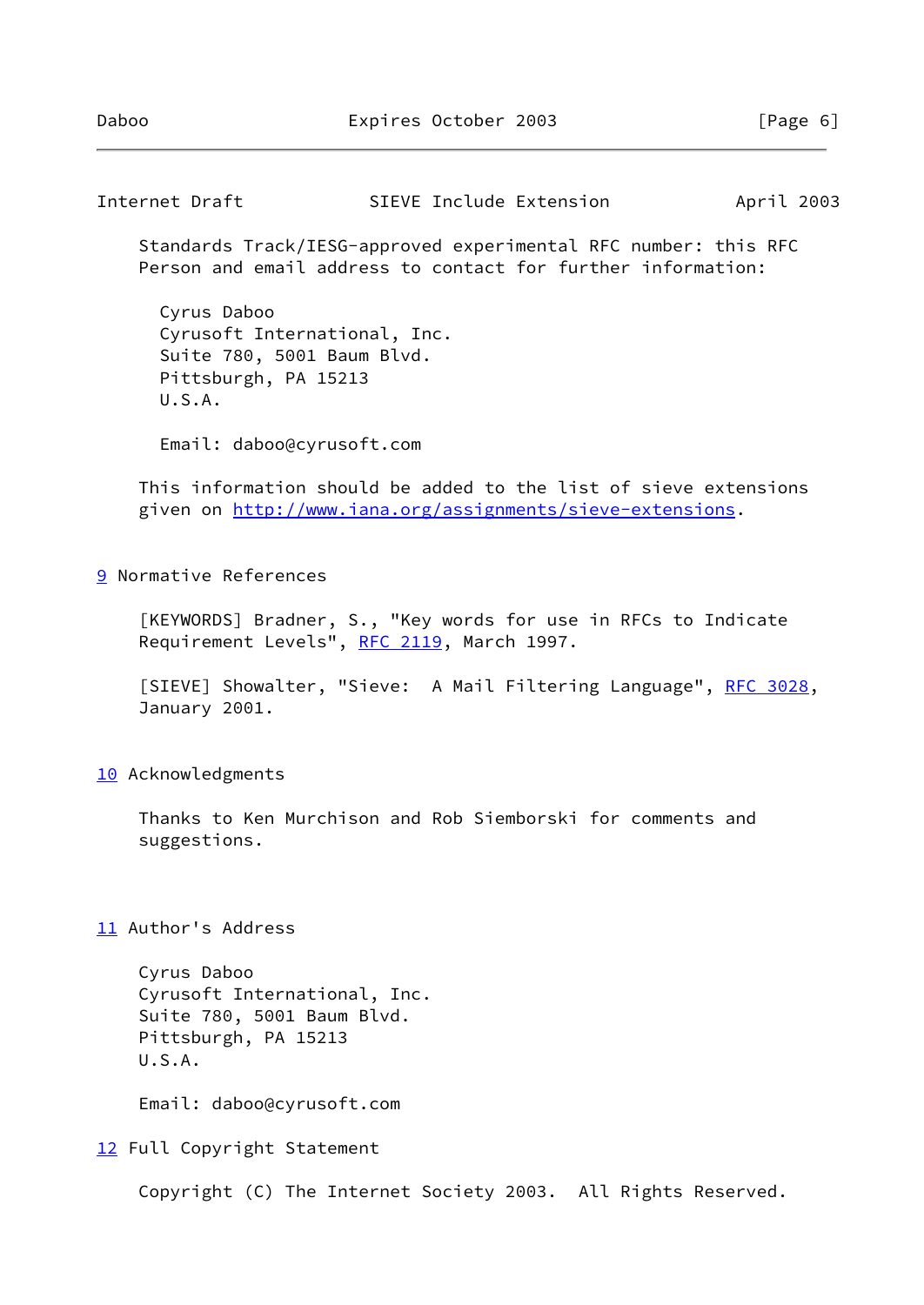This document and translations of it may be copied and furnished to others, and derivative works that comment on or otherwise explain it or assist in its implementation may be prepared, copied, published and distributed, in whole or in part, without restriction of any kind, provided that the above copyright notice and this paragraph are included on all such copies and derivative works. However, this document itself may not be modified in any way, such as by removing

Daboo **Expires October 2003** [Page 7]

Internet Draft SIEVE Include Extension April 2003

 the copyright notice or references to the Internet Society or other Internet organizations, except as needed for the purpose of developing Internet standards in which case the procedures for copyrights defined in the Internet Standards process must be followed, or as required to translate it into languages other than English.

 The limited permissions granted above are perpetual and will not be revoked by the Internet Society or its successors or assigns.

 This document and the information contained herein is provided on an "AS IS" basis and THE INTERNET SOCIETY AND THE INTERNET ENGINEERING TASK FORCE DISCLAIMS ALL WARRANTIES, EXPRESS OR IMPLIED, INCLUDING BUT NOT LIMITED TO ANY WARRANTY THAT THE USE OF THE INFORMATION HEREIN WILL NOT INFRINGE ANY RIGHTS OR ANY IMPLIED WARRANTIES OF MERCHANTABILITY OR FITNESS FOR A PARTICULAR PURPOSE.